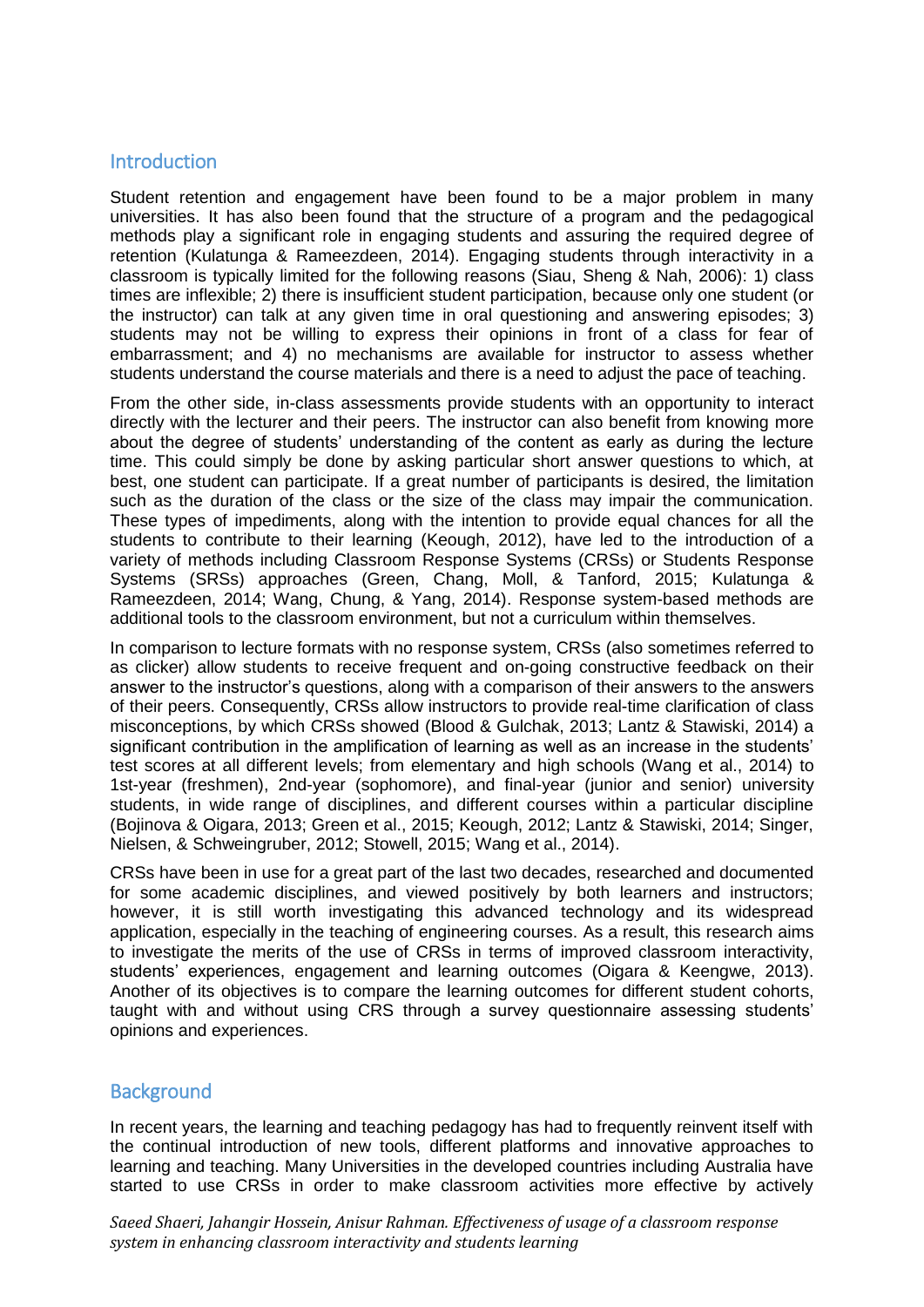engaging students. However, it is important to use CRS in an innovative way to achieve the benefits of blended learning combined with the best features of face-to-face interaction. CRS provide a new dimension for interactivity in the classroom and active discussion which can help students to achieve learning outcomes. When interactivity is present, students are not only more motivated to learn, but also more attentive, participative and likely to exchange ideas with instructors and fellow students (Balaji, 2010).

To date, there has been limited systematic research that compares different pedagogical uses of CRS, despite their popularity continues to grow significantly. Besides, analysing the benefits of CRS and their impact on students' learning outcomes and exam performances is critical to the future effective use of CRS. Even though many studies have tested the performance of CRSs for enhancing learning outcomes (Camacho-Miñano & del Campo, 2014; Cotes & Cotua, 2014; Fisher, Exley, & Ciobanu, 2014; Jonathan, Lili, Media, Abubakar, & Montadzah, 2014), the scholarship of pedagogy with regard to CRS technology is still emerging. That is, apart from the widespread usage of CRS and a general agreement on the positive influence of using them, in order to improve the effectiveness of investing institutional resources, case and pilot studies for particular course, program or institution are deemed necessary. For instance, Keough (2012) has performed intensive thorough studies into the effect of CRS on learning and teaching and carried out 66 studies in 16 different disciplines which were focused on student perceptions and outcomes of usage of CRS. Interestingly, in his list of 16 reviewed disciplines, there are no engineering courses. Hence, the potential benefits of CRSs in the provision of effective and engaging contemporarily assessment method (both formative and summative) in engineering courses is deemed central. As a result, this project aimed to investigate the merits of the use of CRS in engineering schools compared with traditional lecture-based teaching methods, and in terms of student engagement and learning outcomes. Finally, some recommendations are given on how to use the CRS to achieve the best result.

# **Methodology**

While CRS has been used in teaching power engineering and other engineering courses in the Griffith School of Engineering, their effectiveness has not been measured and quantified. A variety of data were collected from different power engineering courses in Electrical Engineering disciplines. In the university-wide end-of-semester "Student Evaluation of Courses (SEC)" and "Student Evaluation of Teaching (SET)" survey, specific questions related to the effect of clickers on students' engagement and performance in two power engineering courses were included. These SEC and SET outputs were compared with other engineering courses (taught without using clickers) to determine the effectiveness of using clickers. Besides, in order to quantify the impact of clickers on students' engagement and learning outcomes, students were invited to complete a short voluntary and anonymous questionnaire, designed to capture the positive and negative aspects of using clickers during lectures. This survey was undertaken in 2013-2015, with appropriate ethical clearances obtained for its continuous use.

The main objectives of the clicker-based assessment design in our study (modified from Beatty et al., 2009) are to: (a) motivate students and encourage them towards deep levels of learning through career-driven questions; (b) improve course learning outcomes and effective communication skills by creating discussions based on questions using clickers; (c) assist students to develop critical cognitive skills and cooperate in the learning process through effective communications and higher expectations; and (d) inform and adjust teaching and learning pedagogy according to formative and summative assessments. Questions related to analysis, synthesis and evaluation, which require critical thinking and judgement, was included, with data collected both during (survey questionnaire data) and after the semester (SEC, SET and performance data). Different student cohorts in the School of Engineering were asked to complete qualitative evaluations of their use of clickers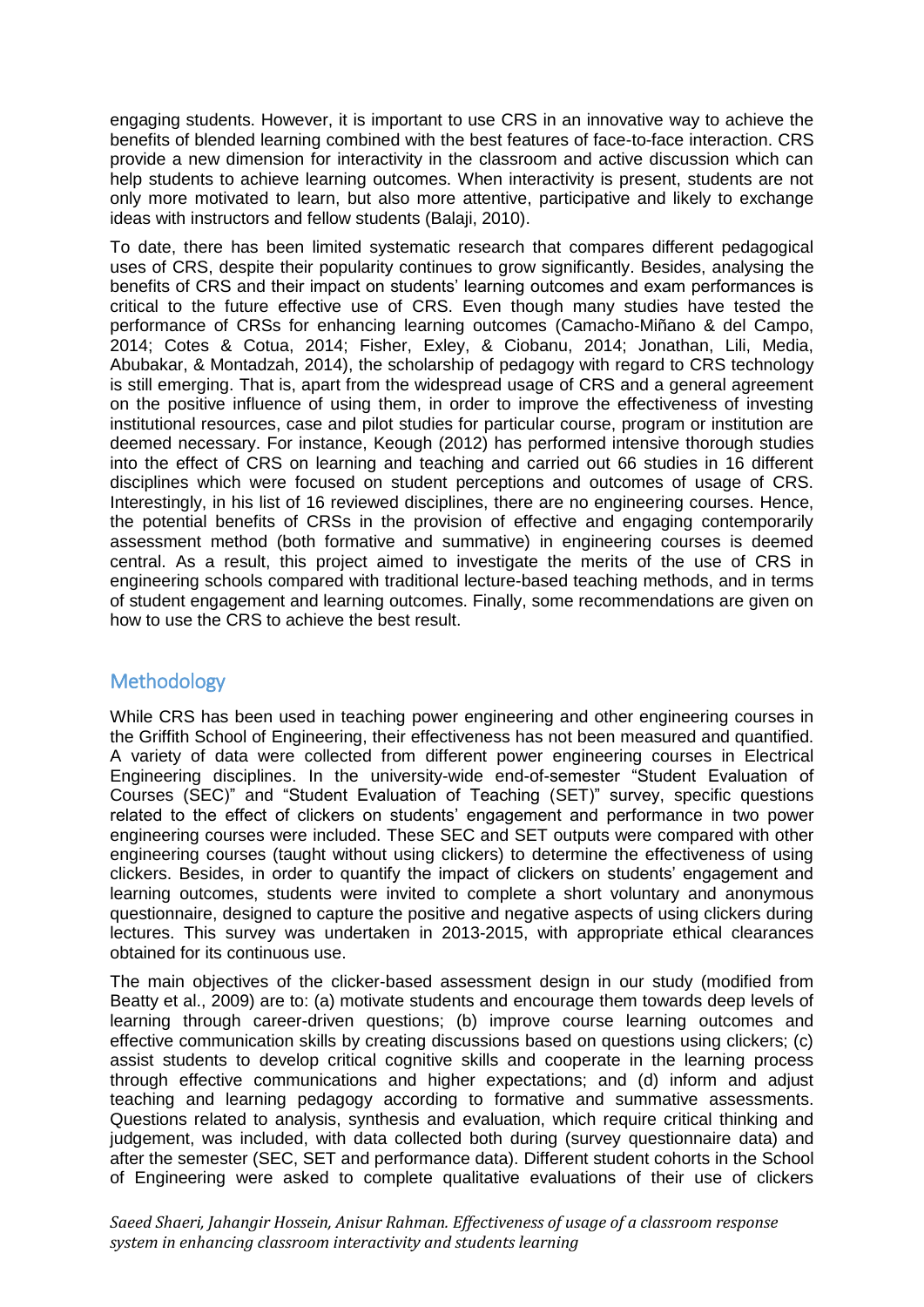throughout the semesters via questionnaires which were targeted to verify the effects of clickers on students' learning outcomes.

## Case Study

Clickers have been used in the teaching of two power engineering courses since semester 2, 2013. From the preliminary analysis conducted in semester 2, 2013, it was found that attendance in classes which used this technology were always greater than 80%; significantly higher than other lectures, despite numbers normally decreasing significantly as the semester progresses. Consequently, in Week 12 of the total 13 weeks of that semester, the students were asked whether *clickers helped with attention/engagement/active learning.*  More than 90% felt that they were very effective in enabling engagement and interaction with both their lecturers and peers. This was in accordance to what is already found in the literature (for instance Lasry, 2008; Patry, 2009) that clickers have the potential to increase student engagement and may serve to facilitate student learning. The preliminary study also examined the degree to which students believed that using clickers helped them to understand course content and remain engaged during the class time. More than 70% commented that clickers had helped them in some way to understand the course materials better, and almost 90% said that clickers had assisted in keeping them engaged during lecture times. About 75% of participants commented favourably on the instant feedback aspect of clickers and 85% saw clickers as a motivational tool. In SEC, students commented that "*The RF remotes* [i.e. clickers] *and quizzes were good to keep students interested and created good open discussion in classes"; "The lecturer has made an obvious effort to engage the students throughout the course, particularly with the use of the multiple choice quizzes (using the clicker) to provide good feedback to the students".* Therefore, the preliminary study showed that student impressions of the technology were closely connected to the learning context in which clickers were used.

Accordingly, to further enhance the preliminary study and perform more systematic and thorough data collection, in this article, two courses from Electrical engineering disciplines at Griffith University have been chosen to exercise the usage of CRS. Consequently, the students of the courses have been questioned about their perception of the system and the influence of the system on their learning experience. Table 1, shows the number of participant in each of the course and years. The responses were later analysed statistically (Gogus & Ertek, 2012) to compare the learning outcomes for different student cohorts and different subjects taught with and without using CRS. Additionally, the final grade for the students of the selected course, were compared with two other datasets: a) the grade for the students' other courses which ran concurrent to the duration of the survey for this research; and b) the grade for the same courses as this research which ran in prior semesters. These are believed to be a decent indicator of the influence of the usage of CRS for each of the mentioned cohorts. Meanwhile, as for the limited number of participants, the university-wide SEC and SET surveys were also analysed; as they were believed to be valuable source of qualitative data and feedback.

| <b>Semester</b><br><b>Course</b> |                                            | No. of participants |  |  |
|----------------------------------|--------------------------------------------|---------------------|--|--|
| S1, 2014 and S1 2015             | Power System analysis                      | 25                  |  |  |
| S2, 2013 and S2, 2015            | <b>Power Transmission and Distribution</b> | 30                  |  |  |

#### **Table 1: Participants in Surveys**

At the early stage of the semester, students were introduced to the concept of CRS along with necessary instruction on using the clicker devices. Afterwards and before the end of the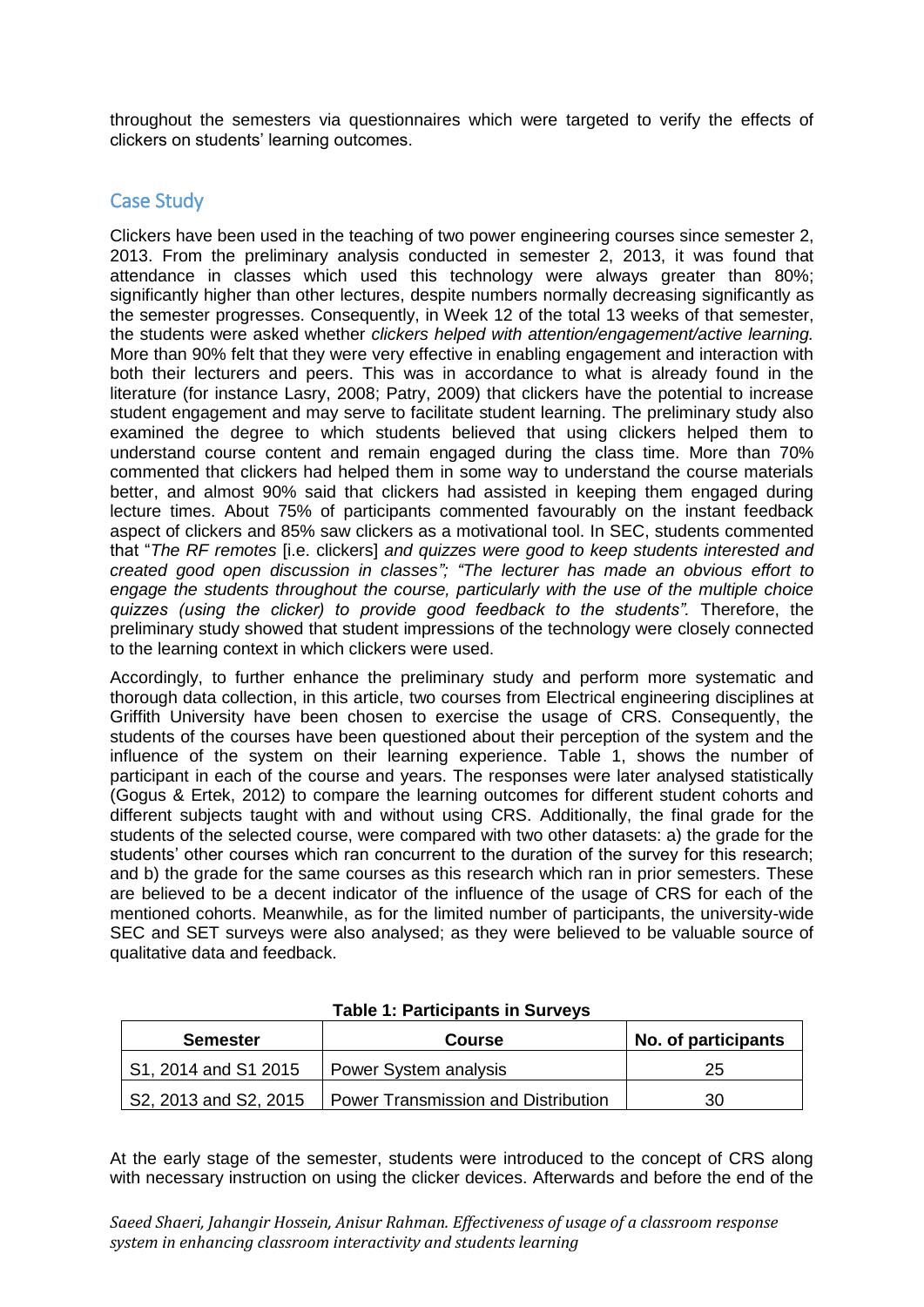semester, in Week 10 of the total 13 weeks, a survey questionnaire (Table 2) along with an introductory booklet were given to the students to collect their opinion and feedback about the implementation of the CRS. Responding to the survey was voluntarily and the related forms were designed in a way to remain anonymous throughout the process. The questions were intended to gather information about the students' satisfaction of the usage of CRS, the influence of CRS on their attention, attendance and participation in in-class activities and debates, and also the effect of CRS on their learning and cognition (Keough, 2012; Oigara & Keengwe, 2013). To answer to the questions, a 5-category Likert-type scale was used; comprising of 1) strongly disagree (or very dissatisfied); 2) disagree (or dissatisfied); 3) neither agree nor disagree (or indifferent); 4) agree (or satisfied); and 5) strongly agree (or very satisfied). Moreover, an open-ended question was also considered, for any general comments that students may have wished to pose concerning strengths or weaknesses of the approach. The number of responses to each question and their distribution are presented in Table 2.

|                                                                                                                                                                            | Average<br>scale of                     | Percentage of<br>responses       |       |                    |  |
|----------------------------------------------------------------------------------------------------------------------------------------------------------------------------|-----------------------------------------|----------------------------------|-------|--------------------|--|
| <b>Questions</b>                                                                                                                                                           | responses<br>(based on<br>Likert-scale) | neither<br>agree nor<br>disagree | agree | strongl<br>y agree |  |
| 1. How positive is your overall evaluation of the<br>"clicker" technology?                                                                                                 | 4.5                                     | 4                                | 38    | 58                 |  |
| 2. To what extent has the use of the "clicker"<br>technology helped you to stay engaged during<br>class time?                                                              | 4.3                                     | 8                                | 42    | 46                 |  |
| 3. To what extent has the "clicker" technology<br>provided useful feedback to you about your<br>understanding of course content?                                           | 4.1                                     | 29                               | 29    | 42                 |  |
| 4. How effective was the clickers to test your<br>pre-requisite knowledge for the course?                                                                                  | 4.3                                     | 17                               | 38    | 46                 |  |
| 5. How much do you agree with the statement<br>that more instructors at the Griffith School of<br>Engineering should make use of "clicker"<br>technology in their courses? | 4.5                                     | 4                                | 46    | 50                 |  |
| 6. Confirmed my understanding of a concept<br>discussed in the class                                                                                                       | 4.2                                     | 8                                | 63    | 29                 |  |
| 7. Helped with attention/engagement /active<br>learning?                                                                                                                   | 4.5                                     | 17                               | 21    | 63                 |  |
| 8. Correct a misconception or misunderstanding<br>of a concept being discussed in the class                                                                                | 4.3                                     | 17                               | 42    | 42                 |  |
| 9. Provide immediate feedback about<br>my<br>understanding of a particular topic<br>being<br>discussed in the class                                                        | 4.6                                     | 8                                | 25    | 67                 |  |
| 10. Clickers helped me to focus on the big<br>picture and achieved core concept of the<br>subject being taught                                                             | 4.2                                     | 13                               | 58    | 29                 |  |

#### **Table 2: Questions of the students' survey and distribution of responses**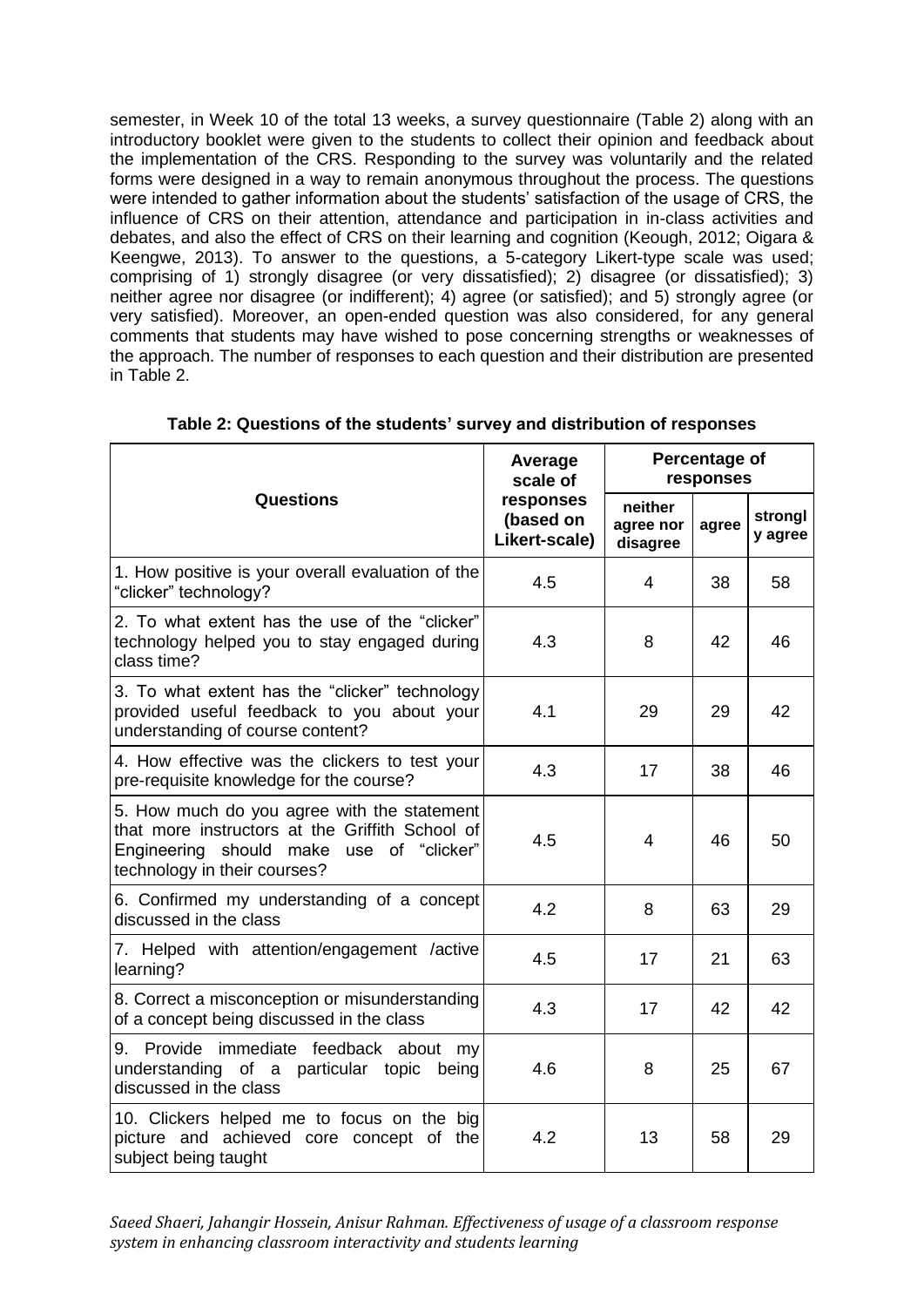Results of the survey show that the introduction of clickers contributes to a dramatic increase in the students' satisfaction as can also be seen in Table 3. The lecturers also received positive feedback from many students and the school discussion group; for example: "*The lecturer has made an obvious effort to engage the students throughout the course, particularly with the use of the multiple choice quizzes (using the clicker) to provide good feedback to the students*" (S1, 2013) and *"the quizzes every couple of weeks motivates the class. The discussion about the answers also helps to cement the content. Feedback is crucial and this is being provided well" (*S1, 2014, Course Enhancement Focus Group Discussion, Griffith University)*.* As a result of adopting these innovative teaching approaches, students' average mark increased from 64.95 (S1, 2012) to 70.27 (S2, 2013) and distinction grade from 31.8% (S1, 2012) to 46.7% (S2, 2013) as can also be seen in Table 4.

|                | 2012-S2    | 2013-S1 2013-S2 |          | 2014-S1  | 2014-S2  | 2015-S1                                   |
|----------------|------------|-----------------|----------|----------|----------|-------------------------------------------|
| Semester       | (without   | (with           | (with    | (with    | (with    | (with                                     |
|                | clicker)   | clicker)        | clicker) | clicker) | clicker) | clicker)                                  |
| Response       | 12 (77.3%) | 13 (60%)        |          |          |          | 13 (60%) 14 (77.8%) 14 (66.3%) 19 (73.1%) |
| <b>SEC/SET</b> | 3.8/4.1    | 4.3/4.6         | 4.6/NA   | 4.7/4.8  | 4.8/4.8  | 4.8/4.7                                   |

**Table 3: SEC and SET data**

| $1$ upiv $\pi$ . Oluuvino Oluuv    |      |      |      |      |       |  |
|------------------------------------|------|------|------|------|-------|--|
| <b>Semester</b>                    | HD   |      |      |      | Mean  |  |
| Semester 2, 2012 (without clicker) | 13.6 | 31.8 | 13.6 | 31.8 | 64.95 |  |
| Semester 1, 2013 (with clicker)    |      | 46.7 | 20.0 | 13.3 | 70 27 |  |

**Table 4: Students Grade**

## Results and discussion

One of the topics in social sciences is about the social facilitation and the influence of the human interaction on group activities. Oswald, Blake, and Santiago (2014) explained the effect of co-action and audience presence on the increase of participation and responding in the classroom setups. They described that performing tasks in presence of others ('coaction') as well as in front of others ('audience presence') generally results in totally enhanced outcomes. Moreover, Wang et al. (2014) stated that the students hesitantly wait for their peer to be sure that are also ready to pose their opinion. Such theories and findings, nicely applies to the case of CRS and its implication. In general, CRSs offer (Blood & Gulchak, 2013): a) more interesting teaching strategies by reviewing the main ideas, end of unit or chapter stage as well as sparking discussions and competitions; b) more motivating strategies as in class-wide voting and sense of being heard; and c) innovative assessment strategies such as pre-test, post-test quizzes as well as review of assigned readings. These all have been reflected in the collected survey of this research; that is CRS is a valuable tool to be used in the teaching of engineering courses to a wide range of audience with different background knowledge, language proficiency, demography, age, physical/mental condition and goal (Blood & Gulchak, 2013). Although, if the research focuses on one course, less bias or disagreement between results may be expected (Keough, 2012), this possibility and applicability of application of CRS is tested here for different courses.

Based on Table 2, different questions of the survey consistently demonstrate the overall satisfaction of the students with a few responses (in total 4%) with the choice of "neither agree nor disagree", only one response with the choice of "disagree" and no responses with the choice of "strongly disagree". The overall grade of the students' satisfaction of the usage of CRS in this research (i.e. question 1) is 4.5 out of 5 (based on the Likert-type scale introduced above). It is also reflected in the attendance rates which were always deemed more than 80%. Apart from an overall similarity of the distribution of the responses to all the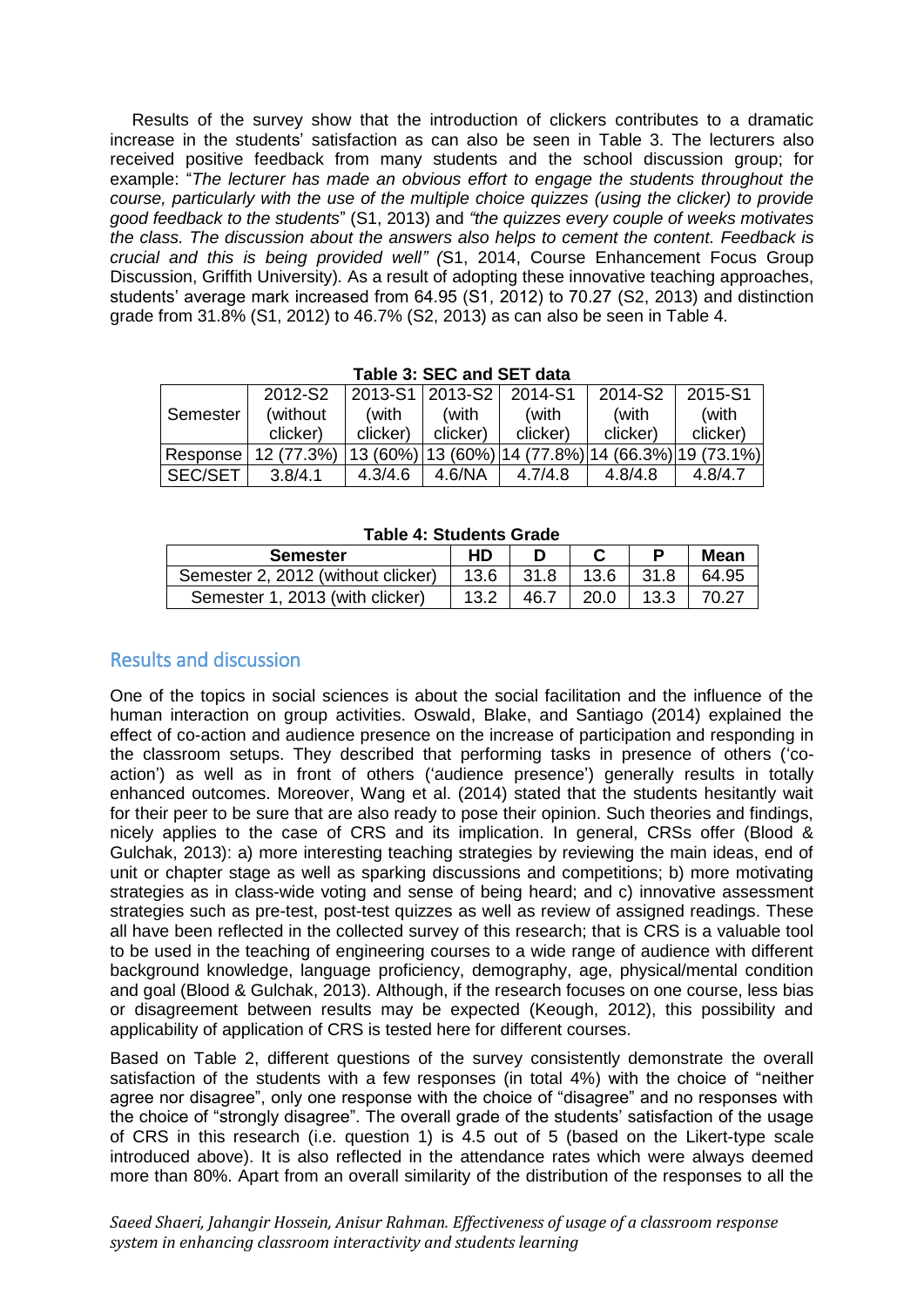

questions (see Figure 1), the average of the scores in all other questions (except question 1) is 4.3 which demonstrates a strong consistency and honesty in filling the questionnaire.

**Figure 1: Distribution of different responses to questions (see Table 2)**

The students strongly perceived (average response of 4.2 in questions 6, 8 and 10) that their learning was enhanced when CRS was used in their course. Moreover, majority of the students (average response of 4.5 in question 5) agreed that CRS should be used in their other courses. They responded quite significantly (average response of 4.4 in questions 2 and 7) that they felt more engaged and active during the class. The students were satisfied from the immediate feedback they received during the lecture (average response of 4.3 in questions 3 and 9) as a great tool in enhancing their learning process. Furthermore, the way their pre-requisite reading materials were tested, was shown to be of great success (average response of 4.3 in question 4). As responses to questions 6 and 8, a proper way of articulating the clicker-related questions, as well as a suitable time for asking such questions were reflected on students' response with an average of 4.2. Additionally, the results of students' grade for the mentioned courses (although could have also been affected by a number of unknown factors) were also slightly higher than the previous years, as well as other concurrent courses.

## **Conclusion**

This paper presented the results of the investigations and the surveys conducted based the use of the Classroom Response Systems (CRSs) or 'clikcers' in different context of an engineering school. The manner to inform the student about the usage of CRS; the method for setting up the questions for the students; the time that the question is posed to the students; and the instructor's strategy in showing the histogram of the given responses after the completion of the polling time, are some of the aspects of a successful implementation of a CRS. This varies for different contexts; i.e. science students compared to law or a small class in comparison to a very large class. Accordingly, Wang et al. (2014) stated that the right question to resolve the students' misconceptions is more important than the implementation of the method.

This research outcome is based on the results of surveys which have been collected from the students of the Griffith School of Engineering. The students have been using a CRS in their power engineering courses for three semesters. Their experience and degree of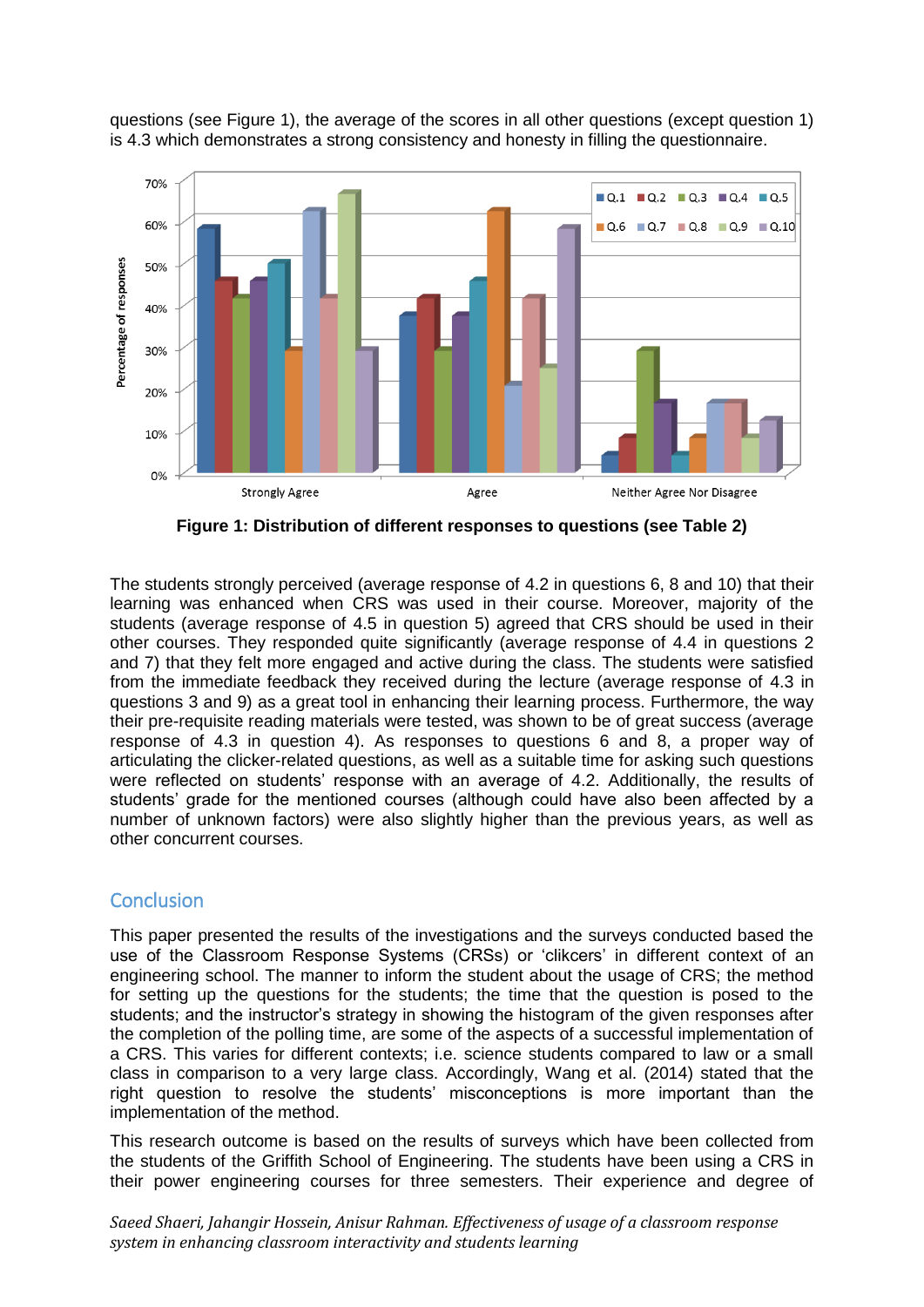satisfaction in receiving the aim of CRS were collected using a questionnaire. In all different questions of the implemented survey, students responded with a high level of satisfaction and enjoyment from the usage of CRS. This has also reflected in their overall grades in all different investigated courses compared to other concurrent or previously taught courses. CRSs methods also give this opportunity to the instructors to fine-tune their teaching methods as well as lecture materials. By knowing about the common misconceptions or inappropriate approaches towards discussions, complementary material or remedial action can be adopted for the rest of a semester before it becomes too late by the end of semester.

As for all the limitations that exist in any research, this study can suggest ways for improvement. One of the aspects could be to test the same student cohorts in their different course across different semesters of studies. Currently, there is literature which explains the decrease of efficiency of CRS after a certain period of time (Kulatunga & Rameezdeen, 2014; Stowell, 2015). On the other hand, it seems that if students become familiar with CRS in one of their courses, they can get a better outcome in their consequent courses; i.e. not only attendance to the CRS-related activities may increase, but also the efficiency of the cooperation with the instructor may be enhanced. There are also other opportunities to perform some analysis similar to this research with the use of (in general) "Bring your Own Device (BYOD)" methods; e.g. smartphone applications. Nevertheless, some literature concluded that the result would be different from using clicker (Green et al., 2015; Haintz, Pichler, & Ebner, 2014; Paul & Iannitti, 2012; Stowell, 2015).

#### References

- Balaji, M. S. (2010). Student Interactions in Online Discussion Forum: Empirical Research from 'Media Richness Theory' Perspective. *Journal of Interactive Online Learning, 9*(1), 1-22.
- Beatty, I. D., Gerace, W. J., Leonard, W. J. & Dufresne, R. J. (2006). Designing effective questions for classroom response system teaching. *American Journal of Physics, 74*(1), 31–39.
- Blood, E., & Gulchak, D. (2013). Embedding "Clickers" Into Classroom Instruction: Benefits and Strategies. *Intervention in School and Clinic, 48*(4), 246-253. doi:10.1177/1053451212462878
- Bojinova, E., & Oigara, J. (2013). Teaching and Learning with Clickers in Higher Education. *International Journal of Teaching and Learning in Higher Education, 25*(2), 154.
- Camacho-Miñano, M.-d.-M., & del Campo, C. (2014). Useful interactive teaching tool for learning: clickers in higher education. *Interactive Learning Environments*, 1-18.
- Cotes, S., & Cotua, J. (2014). Using Audience Response Systems during Interactive Lectures To Promote Active Learning and Conceptual Understanding of Stoichiometry. *Journal of chemical education, 91*(5), 673-677. doi:10.1021/ed400111m
- Fisher, A., Exley, K., & Ciobanu, D. (2014). *Key Guides for Effective Teaching in Higher Education: Using Technology to Support Learning and Teaching*: Taylor and Francis.
- Gogus, A., & Ertek, G. (2012). Statistical Scoring Algorithm for Learning and Study Skills. *Procedia - Social and Behavioral Sciences, 55*(0), 882-886.
- Green, A. J., Chang, W., Moll, L., & Tanford, S. (2015). Student Perceptions towards Using Clickers and Lecture Software Applications in Hospitality Lecture Courses. *Journal of Teaching in Travel & Tourism, 15*(1), 29-47. doi:10.1080/15313220.2014.999738
- Haintz, C., Pichler, K., & Ebner, M. (2014). Developing a web-based question-driven audience response system supporting BYOD. *Journal of Universal Computer Science, 20*(1), 39-56.
- Jonathan, M., Lili, A., Media, A., Abubakar, A., & Montadzah, A. (2014). An empirical investigation on the factors that influence the use of audience response system. *Journal of Theoretical and Applied Information Technology, 62*(1), 45-53.
- Keough, S. M. (2012). Clickers in the classroom: a review and a replication. *Journal of management education, 36*(6), 822-847. doi:10.1177/1052562912454808
- Kulatunga, U., & Rameezdeen, R. (2014). Use of Clickers to Improve Student Engagement in Learning: Observations from the Built Environment Discipline. *International Journal of Construction Education and Research, 10*(1), 3-18. doi:10.1080/15578771.2013.826754
- Lantz, M. E., & Stawiski, A. (2014). Effectiveness of clickers: Effect of feedback and the timing of questions on learning. *Computers in Human Behavior, 31*(1), 280-286.
- Lasry, N. (2008). Clickers or flashcards: is there any real difference? *The Physics Teacher, 46*, 242- 244.